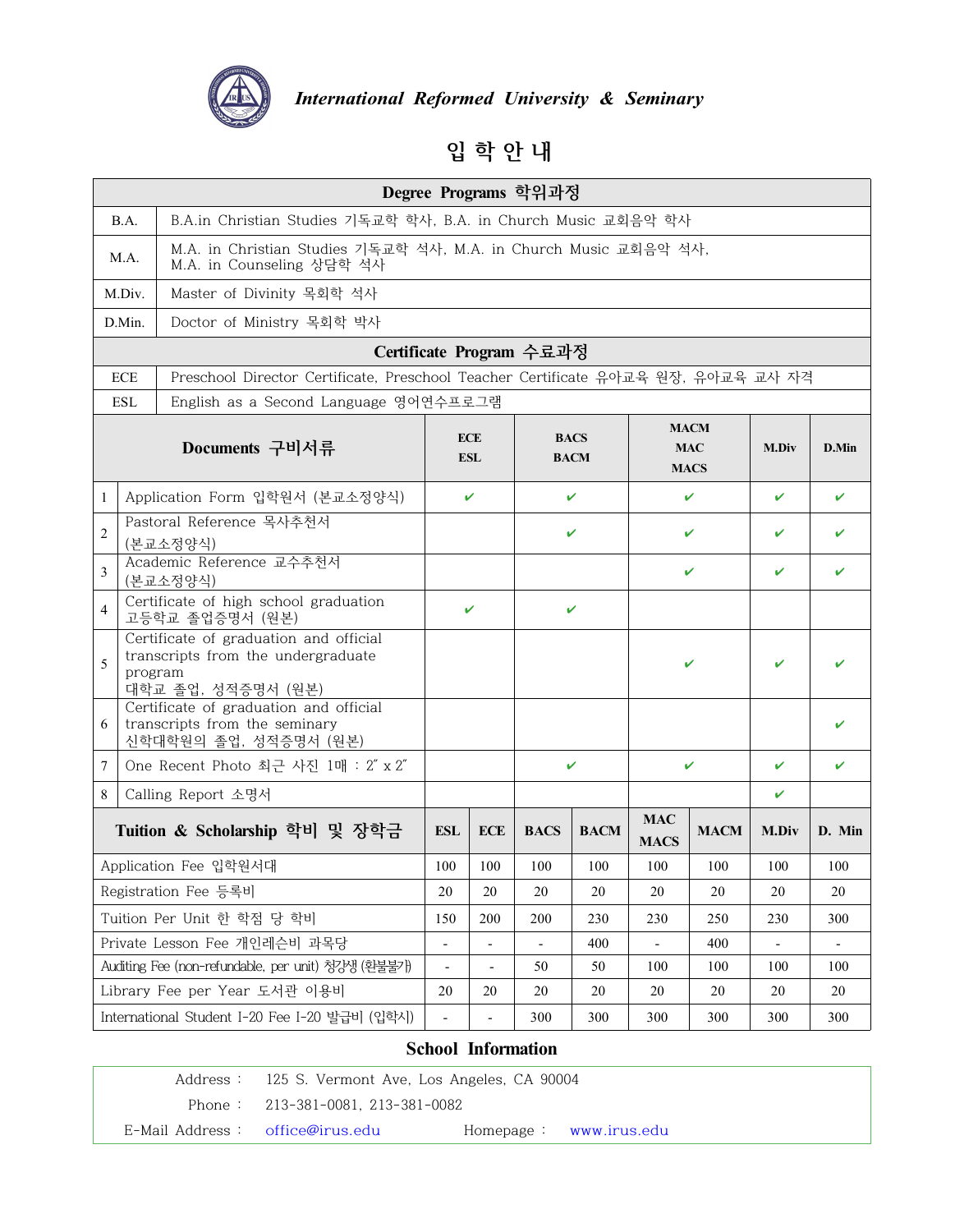|                                              |                               | (for office use only)<br>학교 사용 난                                                                                                                                               |
|----------------------------------------------|-------------------------------|--------------------------------------------------------------------------------------------------------------------------------------------------------------------------------|
|                                              |                               |                                                                                                                                                                                |
| Photo                                        |                               |                                                                                                                                                                                |
|                                              | <b>Transcripts Received</b>   |                                                                                                                                                                                |
| $1.5 \times 1.5$ inch                        |                               |                                                                                                                                                                                |
|                                              |                               |                                                                                                                                                                                |
|                                              |                               | Degree Programs: BACS(), BACM(), MACS(), MACM(), MAC(), M.Div()<br>Vocational Programs: E.C.E. Director (), E.C.E. Teacher ()                                                  |
|                                              |                               |                                                                                                                                                                                |
|                                              |                               |                                                                                                                                                                                |
|                                              |                               | <b>Application for Admission to</b><br><b>International Reformed University &amp; Seminary</b><br>125 S. Vermont Ave., L.A., CA 90004<br>Tel (213) 381-0081, Fax (213)381-0010 |
| Please type or print legibly<br>정자로 기입해 주십시오 |                               | www.irus.edu / office@irus.edu                                                                                                                                                 |
|                                              |                               | $Name: (Korean)$<br>$# \nexists$ (English)<br>$(g \circ)$ Last:성 Given:이름                                                                                                      |
| 혀주소                                          |                               |                                                                                                                                                                                |
| 이메일주소                                        |                               |                                                                                                                                                                                |
| 주가전화                                         |                               | 야간전화                                                                                                                                                                           |
| 출생일자                                         |                               |                                                                                                                                                                                |
|                                              |                               | If not a U.S. citizen, do you have permanent residency in U.S.? ( ) Yes, ( ) No 시민권자가 아니면, 영주권자이십니까?                                                                           |
|                                              | 부모나 친척 중의 이름을 한 분 적어주십시오.     |                                                                                                                                                                                |
| 위의 분 주소                                      |                               |                                                                                                                                                                                |
| 비상시 연락처                                      |                               |                                                                                                                                                                                |
|                                              | Degree Programs 지원하고자 하는 학위과정 | B.A.C.S 기독학 학사______, B.A.C.M 교회음악 학사______, M.A.C.S 기독교학 석사_____,                                                                                                             |
|                                              |                               | M.A.C.M 교회음악 석사_____, M.A.C. 상담학 석사______, M.Div.목회학석사______                                                                                                                   |
|                                              |                               |                                                                                                                                                                                |
|                                              | 본교에 입학하기를 원하는 일자를 적어주십시오.     | Date you are planning to enter International Reformed University & Seminary                                                                                                    |

1 \_\_\_\_\_\_\_\_\_\_\_\_\_\_\_\_\_\_\_\_\_\_\_\_\_\_\_\_\_\_\_\_\_\_\_\_\_\_\_\_\_\_\_\_\_\_\_\_\_\_\_\_\_\_\_\_\_\_\_\_\_\_\_\_\_\_\_\_\_\_\_\_\_\_\_\_\_\_\_\_\_\_\_\_\_\_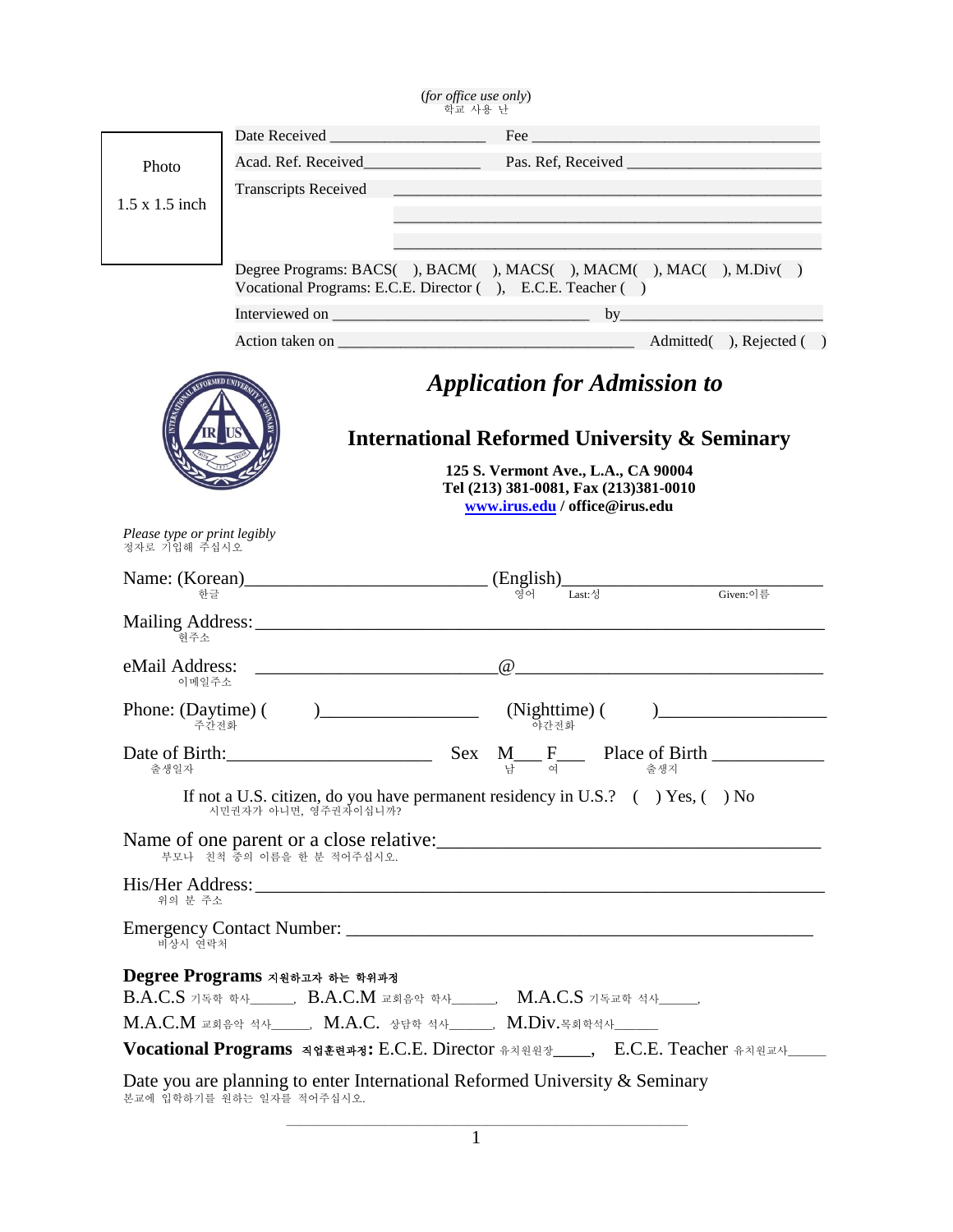## **Letters of Recommendation** 추천서

Give names and addresses of persons to whom you have given the blank forms for reference letters. 추천서를 <sup>써</sup> 주신 분들의 이름과 주소를 적어 주십시오

| Academic Reference<br>교수 추천서        |  |
|-------------------------------------|--|
| <b>Pastoral Reference</b><br>목사 추천서 |  |

## **Academic Background** 학력

List all schools/colleges beyond high school. Official transcript from each of the institutions must be sent directly to International Reformed University & Seminary, 125 S. Vermont Ave., L.A., CA. 90004. No admission process is made until all credentials are in including the transcripts. 고등학교 이상의 모든 학교를 기입해 주시고 <sup>각</sup> 학교의 성적표는 본교로 직접 보내주십시오.

| <b>INSTITUTION</b><br>학교         | <b>DATES</b><br>입학일자                                                                       | <b>DEGREE / DIPLOMA</b><br>학위 |                         | <b>YEAR RECEIVED</b><br>수여년도 |
|----------------------------------|--------------------------------------------------------------------------------------------|-------------------------------|-------------------------|------------------------------|
|                                  |                                                                                            |                               |                         |                              |
|                                  |                                                                                            |                               |                         |                              |
|                                  |                                                                                            |                               |                         |                              |
|                                  |                                                                                            |                               |                         |                              |
|                                  |                                                                                            |                               |                         |                              |
| Marital Status as 상태<br>미혼<br>결혼 | Single (), Married (), Number of Children (), Widowed (), Separated (), Divorced ()<br>자녀수 | 미망인                           | 별거                      | 이혼                           |
| If married, spouse's full name   | 결혼하셨다면 배우자의 이름을 써 주십시오.                                                                    |                               | maiden name<br>결혼 전의 이름 |                              |
|                                  | If you have children, list their names and ages<br>자녀가 있으시면 이름과 나이를 적어 주십시오                |                               |                         |                              |
|                                  |                                                                                            |                               |                         |                              |
| Church Affiliation 교회 관계         |                                                                                            |                               |                         |                              |
| 어느 교회에 출석하고 계십니까?                | What local congregation are you member of?                                                 |                               |                         |                              |

Name of Church\_\_\_\_\_\_\_\_\_\_\_\_\_\_\_\_\_\_\_\_\_\_\_\_\_\_\_\_\_\_\_\_\_\_\_\_\_\_\_\_\_\_\_\_\_\_\_\_\_\_\_\_\_\_\_\_\_\_\_\_\_\_\_\_\_\_ 교회 이름

Address of Church<br>
교회 주소

What church denomination are you in? 어느 교단에 속해 있습니까?

Name of the denomination\_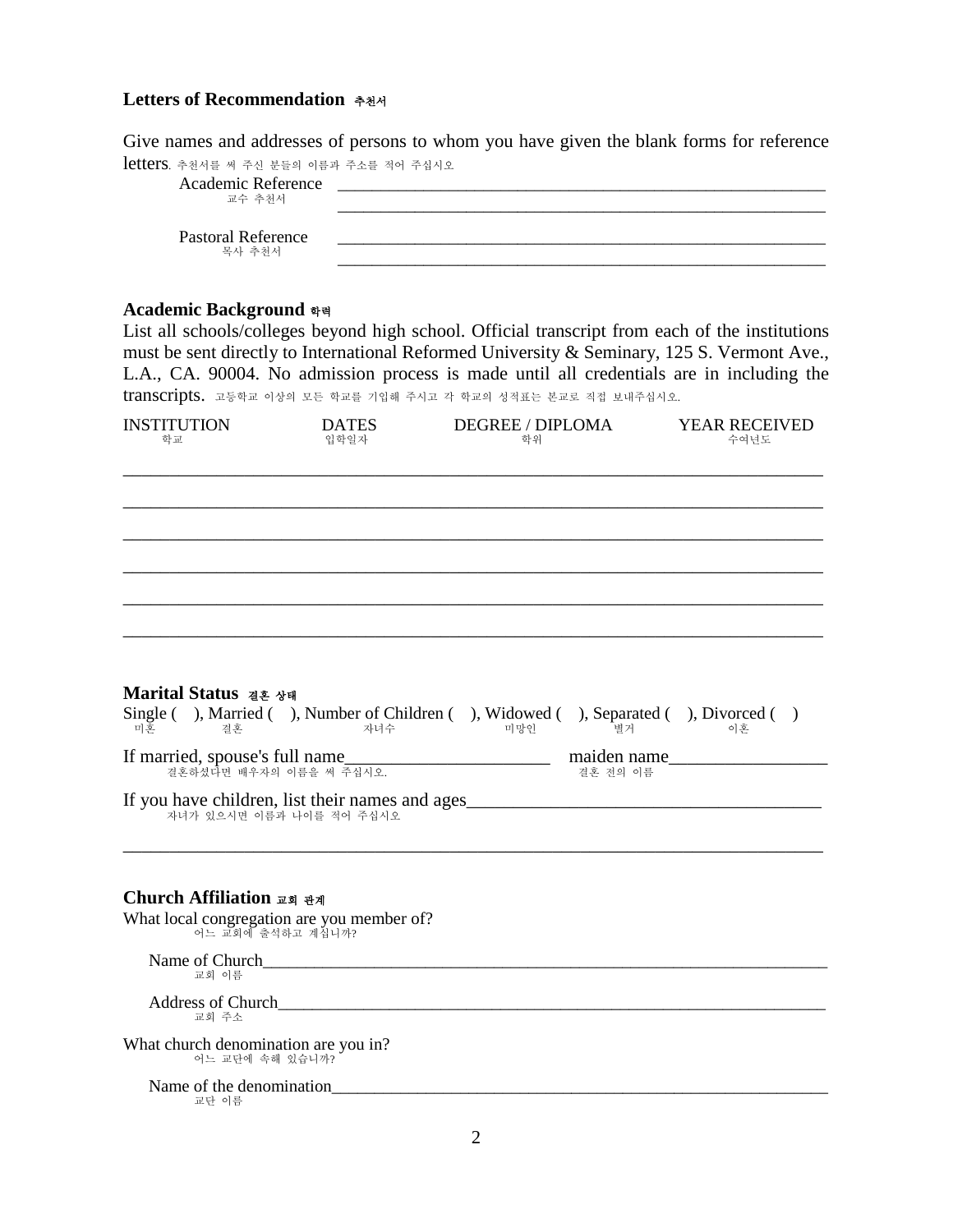## **Medical Information** 의료 관계

| Medical Information 의료 관계<br>Are you in good health?                                                                                                                                                                                                                                                                                                                                                              |
|-------------------------------------------------------------------------------------------------------------------------------------------------------------------------------------------------------------------------------------------------------------------------------------------------------------------------------------------------------------------------------------------------------------------|
| 건강 상태는 좋으십니까?                                                                                                                                                                                                                                                                                                                                                                                                     |
| Do you have any physical, mental, emotional, spiritual handicaps? Yes () No()<br>.<br>육체적, 정신적, 정서적, 영적인 어떤 장애가 있습니까?                                                                                                                                                                                                                                                                                             |
| If yes, please describe the nature of the handicap(s) __________________________<br>있으면 장애의 내용을 적어 주십시오                                                                                                                                                                                                                                                                                                           |
| Financial Resources মন্ত <del>নু</del> স<br>Do you plan to apply to the IRUS for any type of financial assistance?<br>어떤 재정적인 도움을 본교에 요청하고자 하십니까?                                                                                                                                                                                                                                                                 |
| Please explain how you are going to meet the tuition and other expenses<br>등록금과 기타 비용을 어떻게 충당하실지 설명해 주십시오                                                                                                                                                                                                                                                                                                         |
| References 추천서<br>Are you acquainted with a member of IRUS faculty? $Yes( ) No( )$<br>본교의 교수 중에 아시는 분이 있습니까?                                                                                                                                                                                                                                                                                                      |
| If yes, please identify the individual(s) $\frac{1}{\sqrt{1-\frac{1}{\sqrt{1-\frac{1}{\sqrt{1-\frac{1}{\sqrt{1-\frac{1}{\sqrt{1-\frac{1}{\sqrt{1-\frac{1}{\sqrt{1-\frac{1}{\sqrt{1-\frac{1}{\sqrt{1-\frac{1}{\sqrt{1-\frac{1}{\sqrt{1-\frac{1}{\sqrt{1-\frac{1}{\sqrt{1-\frac{1}{\sqrt{1-\frac{1}{\sqrt{1-\frac{1}{\sqrt{1-\frac{1}{\sqrt{1-\frac{1}{\sqrt{1-\frac{1}{\sqrt{1-\frac{1}{\sqrt$<br>있으시면 성함을 적어 주십시오 |
| Experience (Secular) 사회 경력<br>List types of employment in which you have had experience                                                                                                                                                                                                                                                                                                                           |
| Experience (Religious) 교회봉사 경력<br>List types of employment/activities in which you have had some experience                                                                                                                                                                                                                                                                                                       |
| Other Information 기타 경력<br>What are your special talents and/or interests?<br>어떤 특별한 재능이나 취미가 있으십니까?                                                                                                                                                                                                                                                                                                              |
| How did you learn about <i>International Reformed University &amp; Seminary</i> ?<br>본교에 대해서 어떻게 아셨습니까?                                                                                                                                                                                                                                                                                                           |
| Pastor () IRUS faculty/staff/alumni () Friend () Newspaper ads.()<br>본교 교수/직원/졸업생<br>진문 광고<br>목회자<br>친구                                                                                                                                                                                                                                                                                                           |
| Other(explain)                                                                                                                                                                                                                                                                                                                                                                                                    |
| 기타 설명해 주시기 바랍니다                                                                                                                                                                                                                                                                                                                                                                                                   |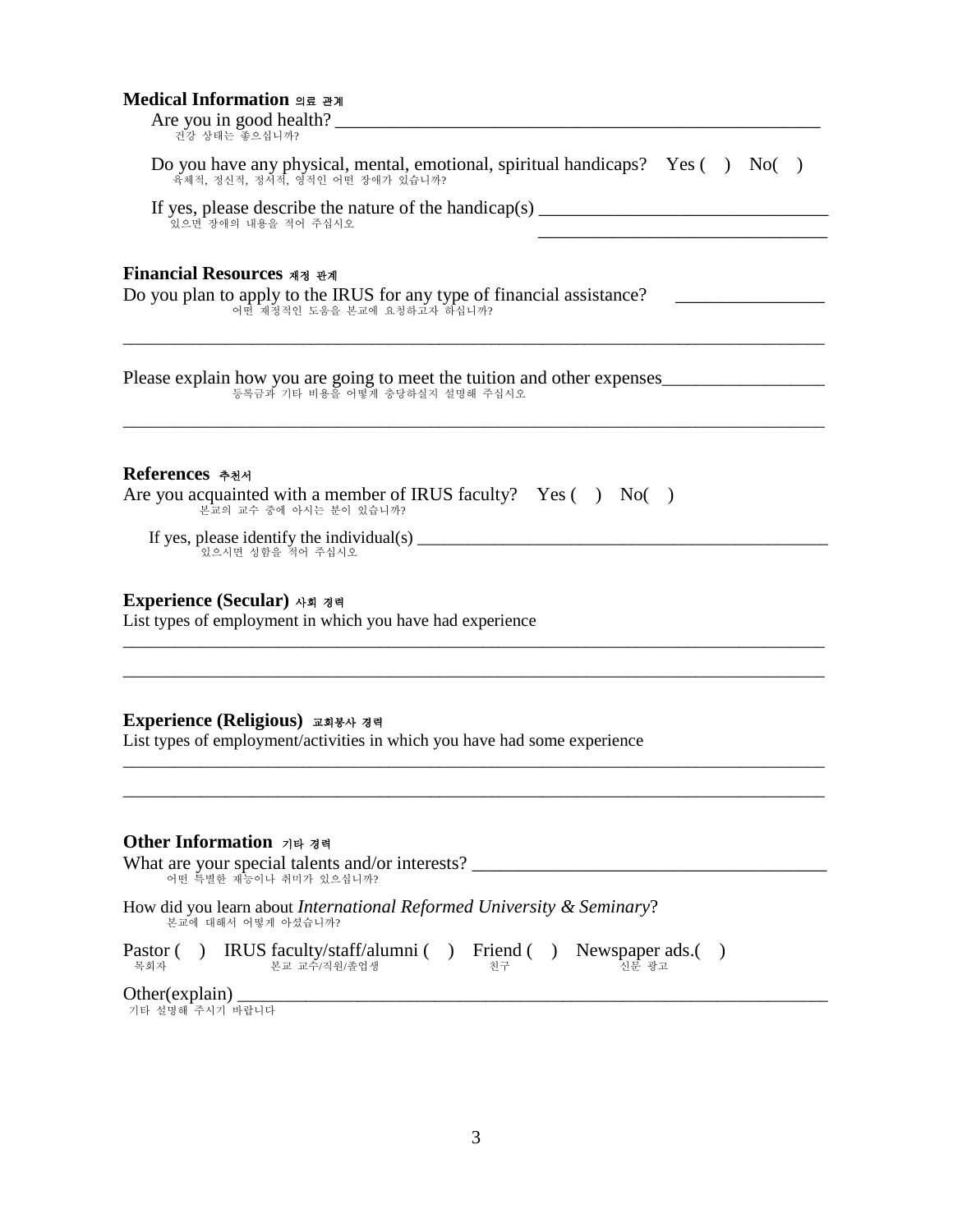

#### *Applicant* 입학지원자

Please print on the above lines. Public Law 93-380, the family Education Rights and Privacy Act of 1974, grant all students the right to inspect and review all of their official school records including the letters of recommendations unless a student signs a waiver form.

위의 난에 정자로 써 주시기 바랍니다. 연방교육법은 학생들에게, 본인이 포기 각서에 서명하지 않는 한, 추천서를 포함한 자신들에 관한 학교의 모든 공식 기록을 검토할 권한을 부여하고 있습니다.

#### *Waiver Form* 포기각서

**I**, the undersigned, hereby voluntarily waive my right provided by Public Law 93-380 to inspect or challenge the content and comments expressed in this letter of recommendation. I request that the observations made herein shall remain confidential between the evaluator and International Reformed University and Seminary to whom my file may be addressed. A student may voluntarily sign the waiver, and it is in no way required as a condition for admission.

본인은 연방 교육법에 의해서 이 추천서에 표현된 모든 내용과 평가를 검토하거나 이의를 신청하도록 부여된 나의 권한을 자발적으로 포기할 것을 이에 서명합니다. 본인은 추천서에 기록된 내용을 추천자와 국제개혁대학교·신학대학원 외에는 공개되지 않도록 요청합니다. 학생이 자발적으로 포기각서에 서명하더라도 그것이 결코 입학 조건으로 규정되지는 않을 것입니다.

| Signature of Applicant | Date |
|------------------------|------|
| 입학지워자 서명 '             | 일자 ' |

#### **PASTORAL REFERENCE**

목사 추천서

#### *Person writing the Reference*

An applicant above has given your name as a pastor well acquainted with the applicant's academic work and is applying for admission to International Reformed University and Seminary, a theological institution committed for equipping men and women for many areas of Christian ministry. We would highly appreciate your candid evaluation of applicant's personality and character in the light of his/her desire to pursue theological study. Please note that this form, when completed, should be mailed directly to Admissions Office, I.R.U.S., 125 S. Vermont Ave., L.A., CA90004. 위 지원자가 자신의 학업수행 능력에 관해 잘 아는 목사님으로 귀하를 언급하면서 본교에 입학 지원을 하고 있습니다. 본교는 신학을 공부하려는

지원자의 인격과 품성에 대한 목사님의 공정한 평가에 대해 진심으로 감사를 드립니다. 본추천서를 본교 사무실로 직접 보내주시기 바랍니다.

- 1. How long and how well have you known the applicant? 목사님께서는 얼마 동안이나 위 입학 지원자를 알고 계십니까?
- 2. Do you have reservations about recommending this applicant?
- 목사님께서는 이 입학 지원자에 대한 추천을 보류하고자 하십니까?
- 3. Please circle the appropriate description in each category.아래 항목에 대한 적절한 평가에 O표해 주시기 바랍니다.

|                                   | outstanding 탁월 | <i>strong 우수</i> | <b>adequate</b> 적절 | inadequate 부적절 |
|-----------------------------------|----------------|------------------|--------------------|----------------|
| Spiritual Condition ञ्जल          |                |                  |                    |                |
| Service 봉사정신                      |                |                  |                    |                |
| Reliability 책임감                   |                |                  |                    |                |
| Perspective 장래성                   |                |                  |                    |                |
| Financial Responsibility 재정 부담 능력 |                |                  |                    |                |

4. On the back of this Form, please make a brief statement with your evaluation of the applicant. We are interested in the applicant's Christian character, commitment to Christ's cause, gifts for Christian service, industry, intelligence, moral standards and other pertinent information. 뒷면에 입학 지원자에 대한 목사님의 평을 간단하게 해주시기 바랍니다. 본교는 입학 지원자의 크리스천으로서 인격, 헌신, 은사, 근면성, 지성, 윤리관, 기타 등등에 대해 알고 싶습니다.

| Signature:              | Print your name: |       |  |
|-------------------------|------------------|-------|--|
| Position:               | Name of Church:  |       |  |
| Denomination of Church: |                  |       |  |
| Church Address:         |                  | Date: |  |